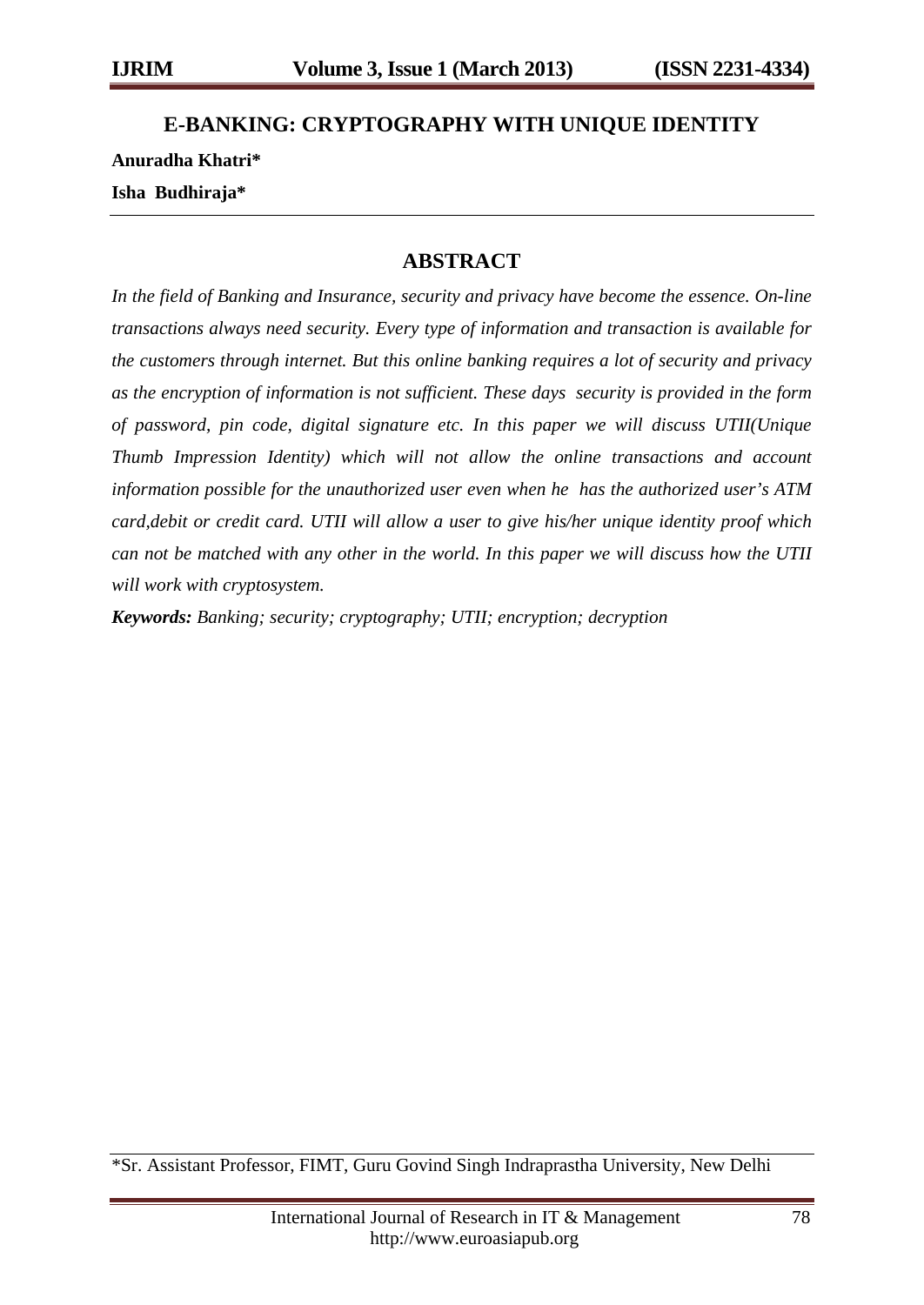### **INTRODUCTION**

External threats and the increasing usages of online and mobile channels [4] along with regulatory requirements are driving banks to invest information security .Managing security is more challenging in online banking and phone banking as compared to other service delivery channels. Loaded with money, the ATMs have become a target of opportunity for thieves.The ATM has become American's banking stations –with many banks accepting deposits, counting money, dispensing each and providing balance information at these units. Apart

from the data security and risk mitigation issues, the banking, financial services and insurance (13FST) verticals are seeking scalability and reliability from its IT infrastructure to drive business growth. Cryptography is very important for data security.

## **CRYPTOGRAPHY IN BANKING**

Cryptography is one of the way for banks and insurance firms to ensure them that all commercial and private transaction are processed securely. When we speak of modern cryptograph, we are generally referring to cryptosystems because the cryptography of today involves the study and practice of hiding information through the use of keys, which are associated with web-based applications, ATMs Ecommerce, Computer passwords and the like. Many companies are incorporating data encryption and data loss prevention plans, based on strong cryptographic techniques into their network security strategic planning programs.

Cryptography [3] refers almost exclusively to *encryption*, which is the process of converting ordinary information called plaintext into unintelligible gibberish (called ciphertext). Decryption is the reverse, in other words, moving from the unintelligible ciphertext back to plaintext. A *cipher* (or *cypher*) is a pair of algorithms that create the encryption and the reversing decryption. The detailed operation of a cipher is controlled both by the algorithm and in each instance by a "key". This is a secret parameter (ideally known only to the communicants) for a specific message exchange context. A "cryptosystem" is the ordered list of elements of finite possible plaintexts, finite possible cyphertexts, finite possible keys, and the encryption and decryption algorithms which correspond to each key. Keys are important, as ciphers without variable keys can be trivially broken with only the knowledge of the cipher used and are therefore useless (or even counter-productive) for most purposes. Historically, ciphers were often used directly for encryption or decryption without additional procedures such as authentication or integrity checks.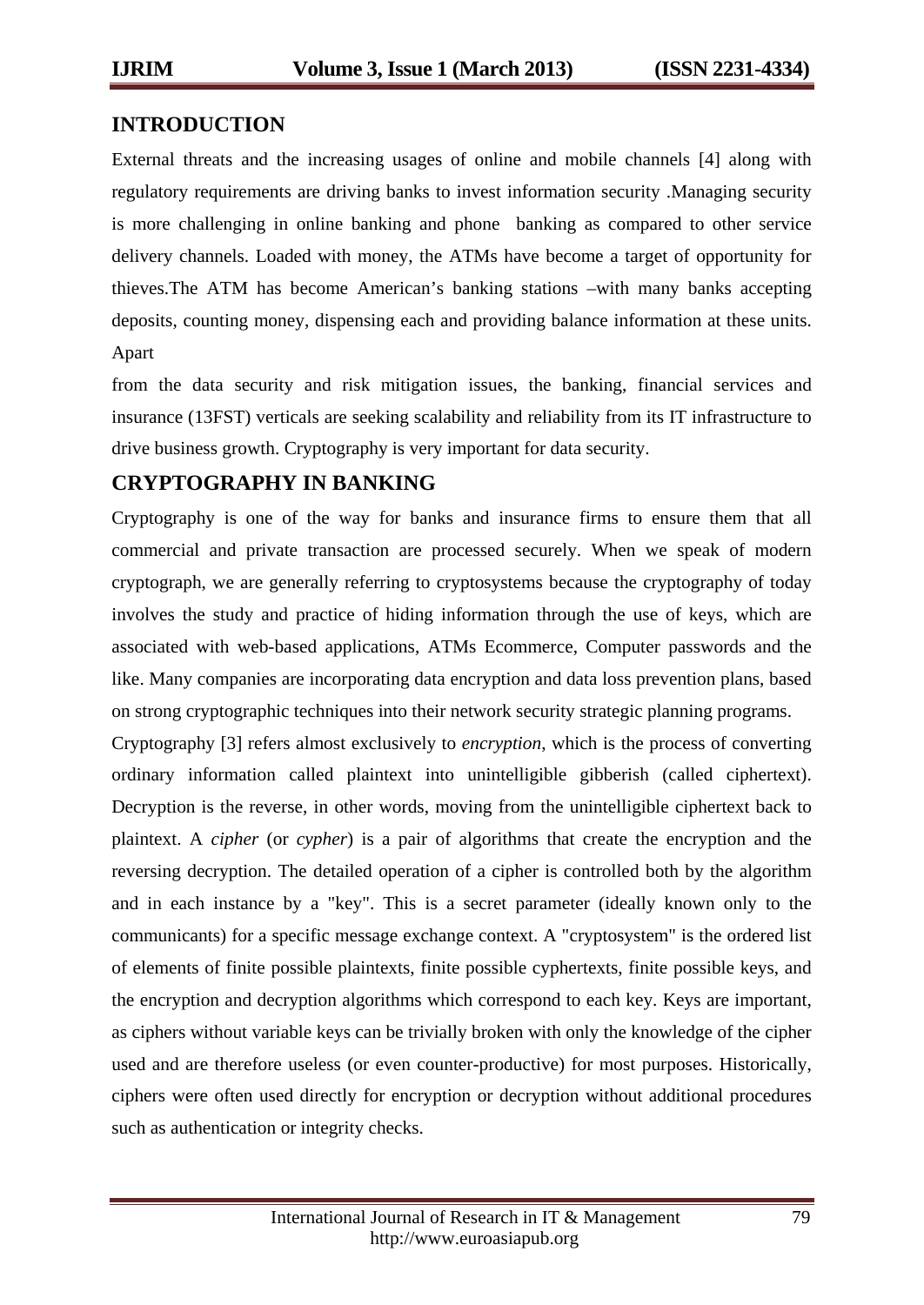### **TYPES OF CRYPTOGRAPHIC ALGORITHMS**

The three types [2] of algorithms that will be discussed are (Figure I):

Secret Key Cryptography (SKC): Uses a single key for both encryption and decryption.

Public Key Cryptography (PKC): Uses one key for encryption and another for decryption.

Hash Functions: Uses a mathematical transformation to irreversibly "encrypt" information.



**FIGURE: I**

## **DUTIES OF A CRYPTOGRAPHER**

A cryptographer [9] is one who practices or studies cryptography, a field primarily involved with keeping secret information secret. The banking industry requires the services of cryptographers to hide and protect credit card information, account numbers, transaction data and the personal data of individual customers. Financial cryptographers secure the information stored in the bank's database as well as when data is transferred between two systems, such as during a funds transfer. Cryptographers [11] are sometimes referred to as cryptographic technicians. They are often employed by banks and insurance firms for preventing and detecting frauds. They are responsible in a firm for securely storing and transmitting sensitive data and information. For this, they use the concept of data compression and encryption. Cryptographer control the employee password encryption to ensure unauthorized personnel cannot access company records. In banks cryptographer hide and protect credit card information Account number, transaction and the personal data of individual customer.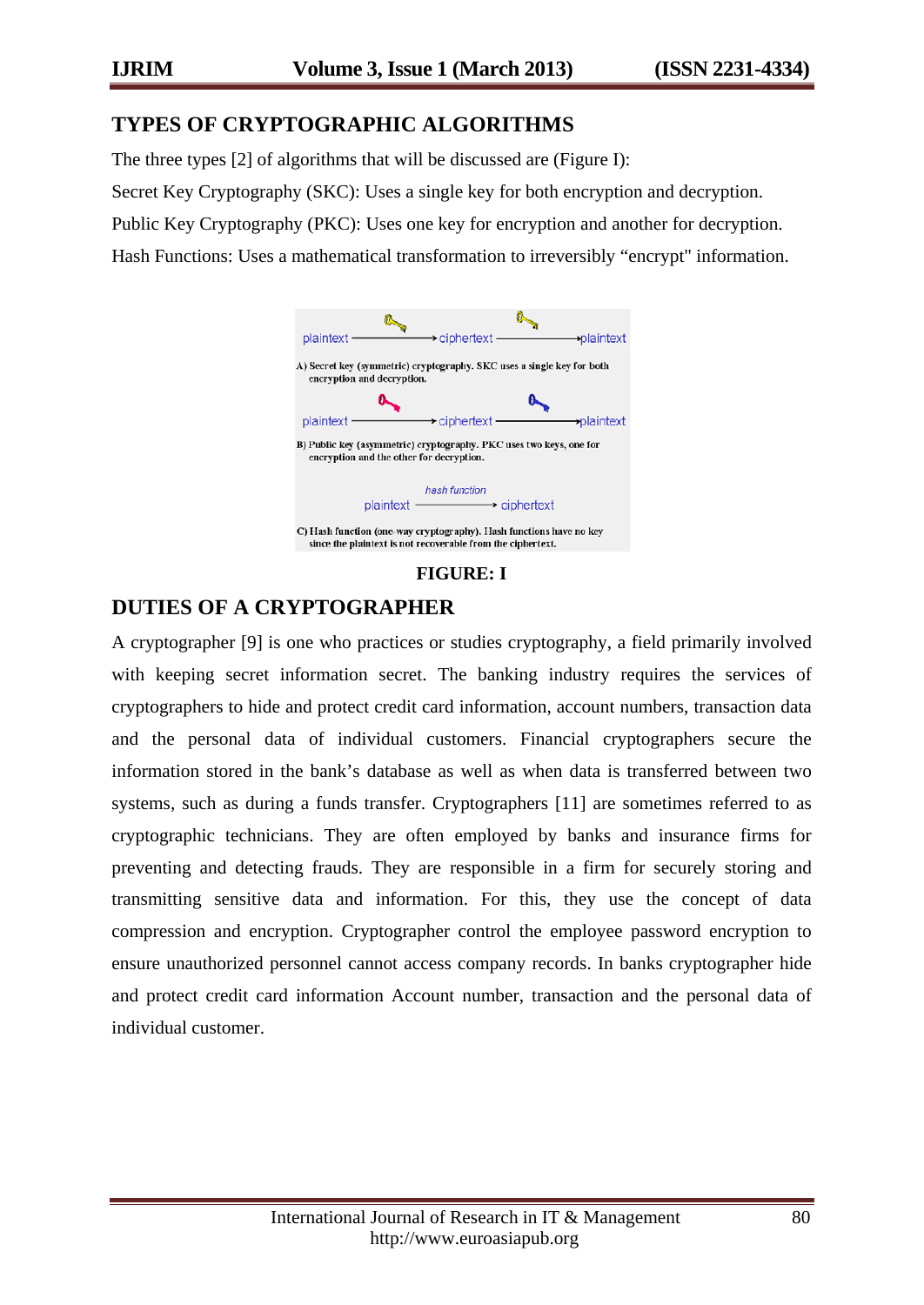## **USE OF CRYPTOGRAPHY TO SOLVE SECURITY ISSUES IN BANKING AND INSURANCE FIRMS**

A 128-bit encryption browser or a browser that support Server Gated Cryptography(SGC) can be used in banks. SGC [7] allows a browser using 40-bit encryption to function as of it has 128-bit encryption for the duration of the session. Browsers using 128 –bit encryption provide the highest level of commercially available security for your financial transactions. Encryption transforms the banking transactions you send over the internet into code that can then be translated by us.

Technologies such as the Internet which has greatly facilitated the transaction and exchange of all kinds of information, require a high level of protection to keep these exchanges secure and private. The need of data encryption is undeniable. Information related to bank and insurance companies are exchanged over networks. Without effective encryption ,transactions would be vulnerable to criminal interference.

Cryptographic techniques for implementing secure Electronic transaction [5] that came in many forms including digital checks , debit cards, credit cards and stored value cards. Privacy, authenticity and no repudiation(prevention of later denying having performed a transaction) are the usual security features for Electronic transaction system.These security goals can be achieved via digital signatures [6], based on public key cryptography. Such a cryptosystem uses a secret key and public key. The secret key is used to create a digital signature and the public key is needed to verify the digital signature. Electronic transaction basically include three types of transactions withdrawal, payment and deposit.



**FIGURE :II**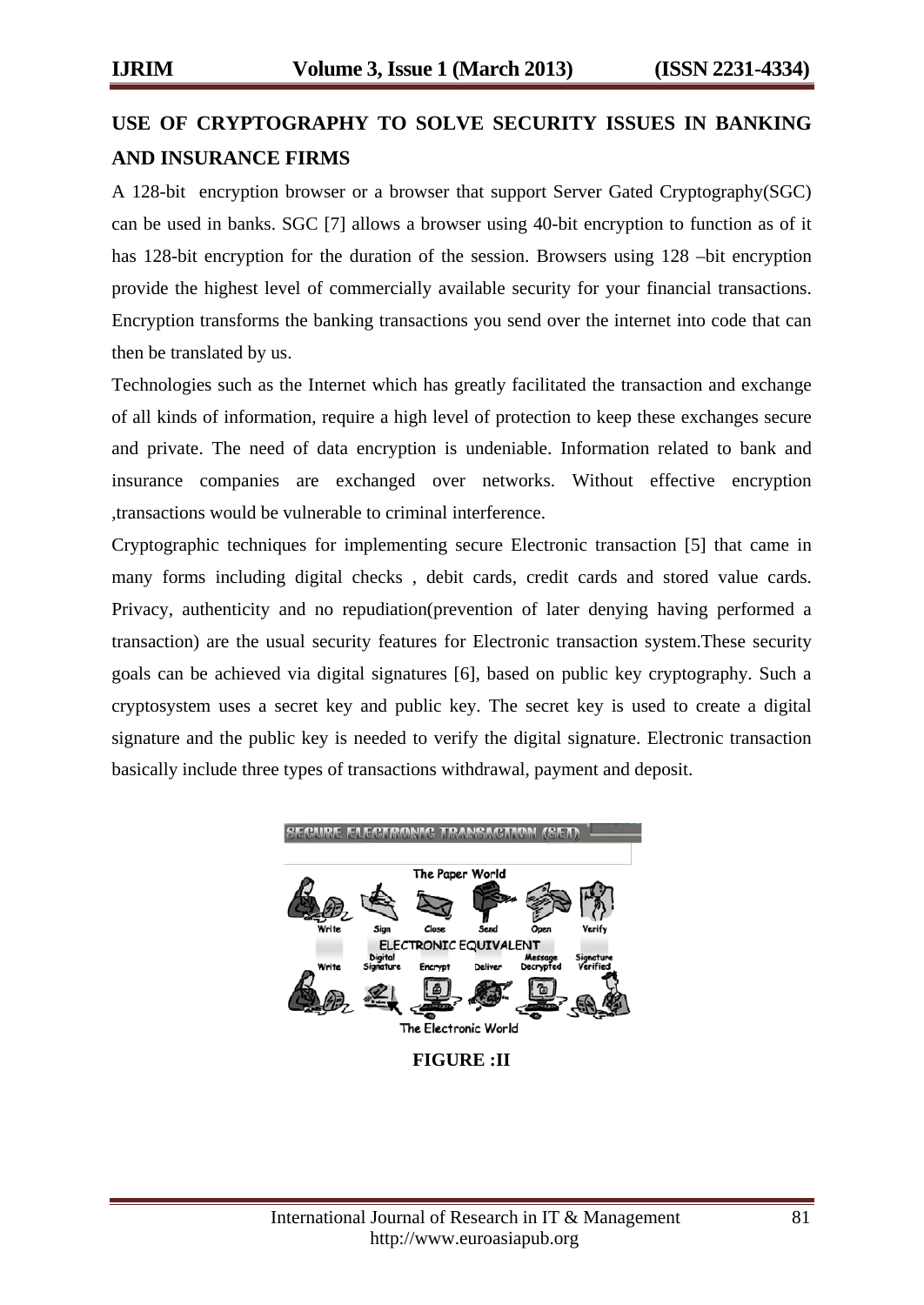Cryptography is also used these days for (SMS based secure mobile) M-banking (Mobile banking). Symmetric Cryptographic techniques where common secret key is shared among bank customer and bank server are used for secure M-banking.

A hardware security module (HSM) [8] is a type of secure cryptoprocessor targeted at managing digital keys, accelerating cryptoprocesses in terms of digital signings/second and for providing strong authentication to access critical keys for server applications. The cryptographic material handled by most HSMs are asymmetric key pairs (and certificates) used in public-key cryptography. Some HSMs can also handle symmetric keys and other arbitrary data

Some ATM networks now use smart cards which enable the use of public key cryptography. A user's card then contains their private key and a certificate, signed by the card issuer, to confirm their public key value . the ATM authenticates the cards by issuing a challenge for the card to sign.

## **EFFECT OF LEGAL RULES ON CRYPTOGRAPHY**

The TABLE: I [2] shows that legal rules act differently in cryptographic and noncryptographic settings. The cryptographers' syllogism is based on the assumption that users will employ strong cryptography. If users indeed employ strong cryptography, then by definition privacy is at the maximum. That is Box I in Table 1. Legal rules in such circumstances can only have the effect of reducing privacy. Clipper and other mandatory key escrow schemes belong in Box II, and result in the wider availability of previously-private information.

|                      | <b>Crypto</b><br><b>Transactions</b>                                                             | "Ordinary"<br>(Non-Crypto)<br><b>Transactions</b>                                                                    |
|----------------------|--------------------------------------------------------------------------------------------------|----------------------------------------------------------------------------------------------------------------------|
| <b>No Regulation</b> | <b>SECRECY</b><br>Strong crypto allows anonymity.                                                | <b>DISCLOSURE</b><br>Market result is wide availability of<br>information.                                           |
| <b>Regulation</b>    | <b>DISCLOSURE</b><br>Regulation leads to<br>wider availability of information, as<br>in Clipper. | "DISTRIBUTED PRIVACY"<br>Legal rules protect information<br>-- information available only to<br>selected 3rd parties |

| л | IDIE |  |
|---|------|--|
|   |      |  |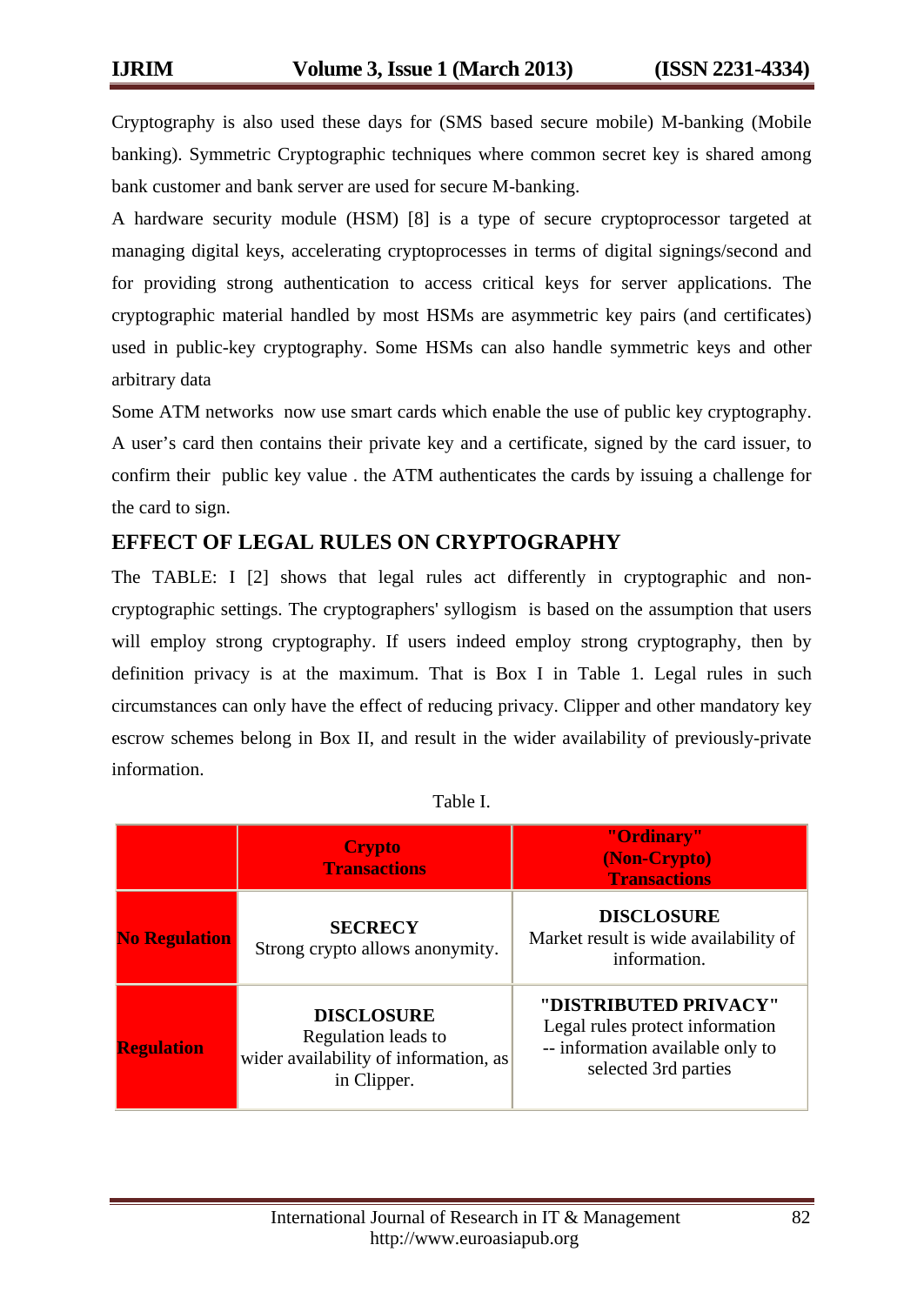However, its users very often will *not* employ strong cryptography. In such circumstances, the role of legal rules shifts 180 degrees. In an *unregulated* setting we will expect widespread disclosure of private information, as shown in Box III. In today's marketplace, the operators of databases often seek to profit from their information about customer transactions. They "data mine," in current parlance. Against this backdrop of widespread disclosure, legal rules can actually promote privacy. It is of course true that legal rules cannot offer the same guarantee of anonymity as does strong cryptography. Legal rules, at best, can promote what might be called "distributed privacy." In a world where a great many transactions will not be anonymous, we face a choice between Box III -- disclosure through the marketplace -- or Box IV -- reduced disclosure on the basis of legal rules. In Box IV, transactional information is distributed from the consumer to other parties such as the bank. The bank, however, is under legal obligations not to reveal that information except where legally permitted.

### **UTII WITH CRYPTOGRAPHY**

Mainly the most of transactions security and privacy during e-banking depends on the password or PIN code. which are easily vulnerable to criminal interference. Passwords or pin codes can be forgotten or lost, yet identification through a physiological trait is a foolproof security and verification method. That is why we must use the user's personal unique identity. In this paper we are using UTII(unique thumb Impression identity) because every person has his own thumb impression nobody can copy it like signature.

For Electronic transaction system these security goals can be achieved via UTII based on public key cryptography. When request is made for transaction the user will have to give his thumb impression for identity proof just like password and information will be encrypted.Such a cryptosystem uses a secret key and public key. The secret key is used to create a thumb impression and the public key is needed to verify that thumb impression. Then thumb impression will be matched within the bank record just like digital signature for the decryption of the encrypted transaction or account information, if no match found no electronic transaction will take place.

Once a file is encrypted, you do not have to worry about a person reading your sensitive information related to your account, as an encrypted file is completely useless without the UTII needed to decrypt the information. It simply cannot be read.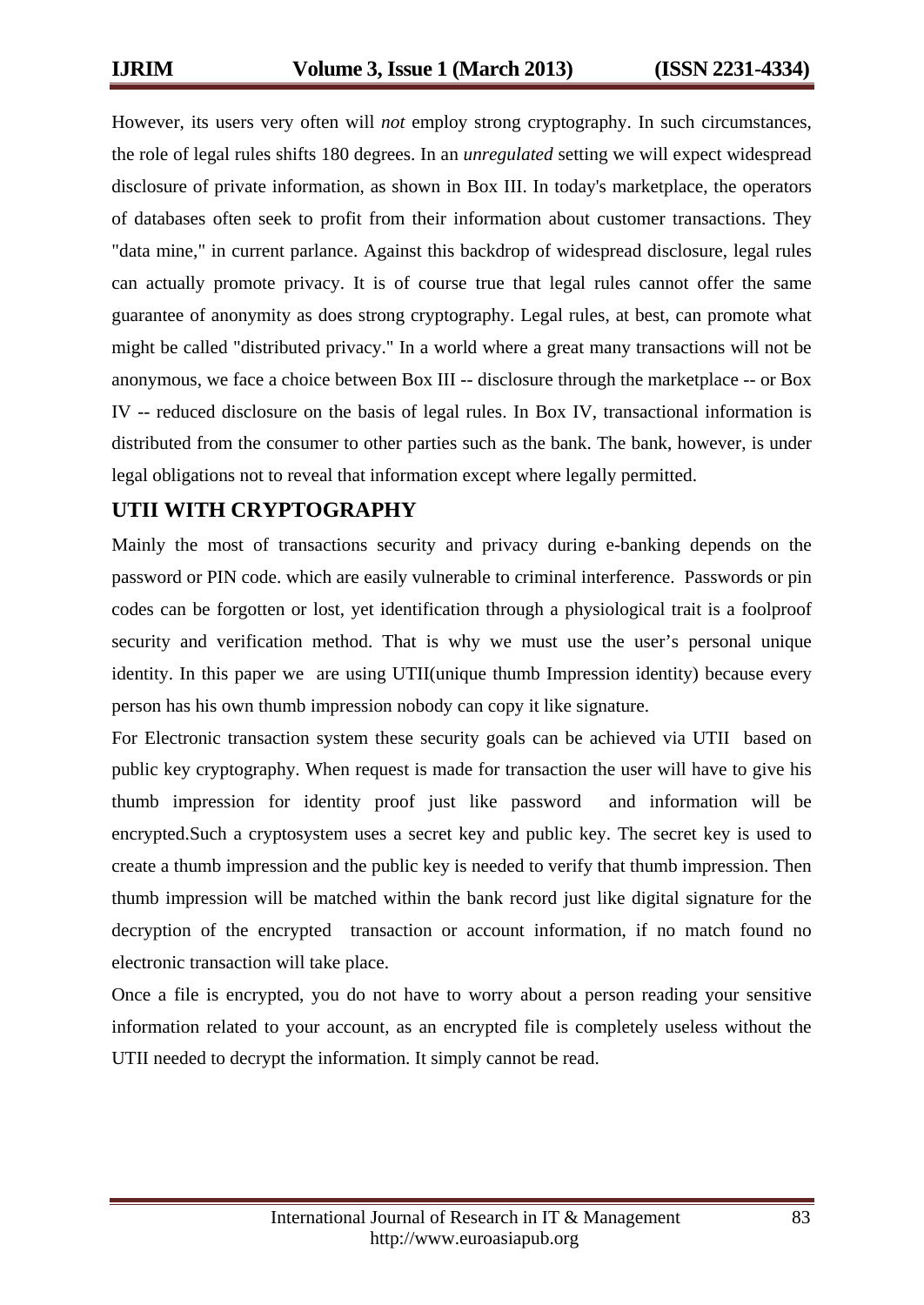#### **CONCLUSION**

The use of electronic payments will spread widely in coming years. We expect to be able to buy products easily from home over the Internet. Face-to-face transactions will increasingly be done by debit card, credit card, and emerging forms of smart cards.

Within the cryptography community, an ongoing research project has been to devise ways of assuring privacy while performing electronic financial transactions. For instance, cryptography is already used in many bank-to-bank transactions. UTII will add more security features with cryptography. As Internet commerce grows, most people assume that more cryptography will be deployed between users and their banks -- the risks of plaintext transmission for huge numbers of financial transactions can be readily reduced with cryptographic systems. Over time, cryptography with UTII can be increasingly used within organizations for security purposes, such as by requiring strong authentication before granting access to sensitive databases. New generations of users may be more comfortable with cryptography using UTII than current users, there are important economic, psychological, and other reasons why consumers may choose not to act anonymously. Consumers will need to reveal their names and credit ratings to borrow money, key management problems will persist, and banks may retain strong incentives to offer better terms to customers who agree to let the banks know their unique identity.

### **REFERENCES**

- [1]. Narendra Kumar Tyagi, "Nullifying the Impacts of Security Threats on e-Business using Cryptography with e-BSP" National conference INDIACOM-2011 at Bharati Vidyapeeth Institute of Computer Applications and Management, Paschim vihar, New Delhi , 10-11th March 2011.
- [2]. Peter P. Swire "The Uses and Limits of Financial Cryptography:A Law Professor's Perspective" In Proceedings of Financial Cryptography. 1997, 239-258.
- [3]."Cryptography":http://en.wikipedia.org/wiki/Cryptography [4]."How crypto is being used in banking":www.mbanking.blogspot.com/.../how-**c**rypto-is-being-used-inbanking.ht.
- [5]."SecureElectronicTransaction(SET)":http**://**en.wikipedia.org/wiki/Secure\_Electronic\_ Transaction
- [6]. www.ijcsit.com/docs/Volume%203/.../ijcsit20120303105.pdf
- [7]. www.us.hsbc.com/.../ ...
- [8]. en.wikipedia.org/wiki/Hardware\_security\_module